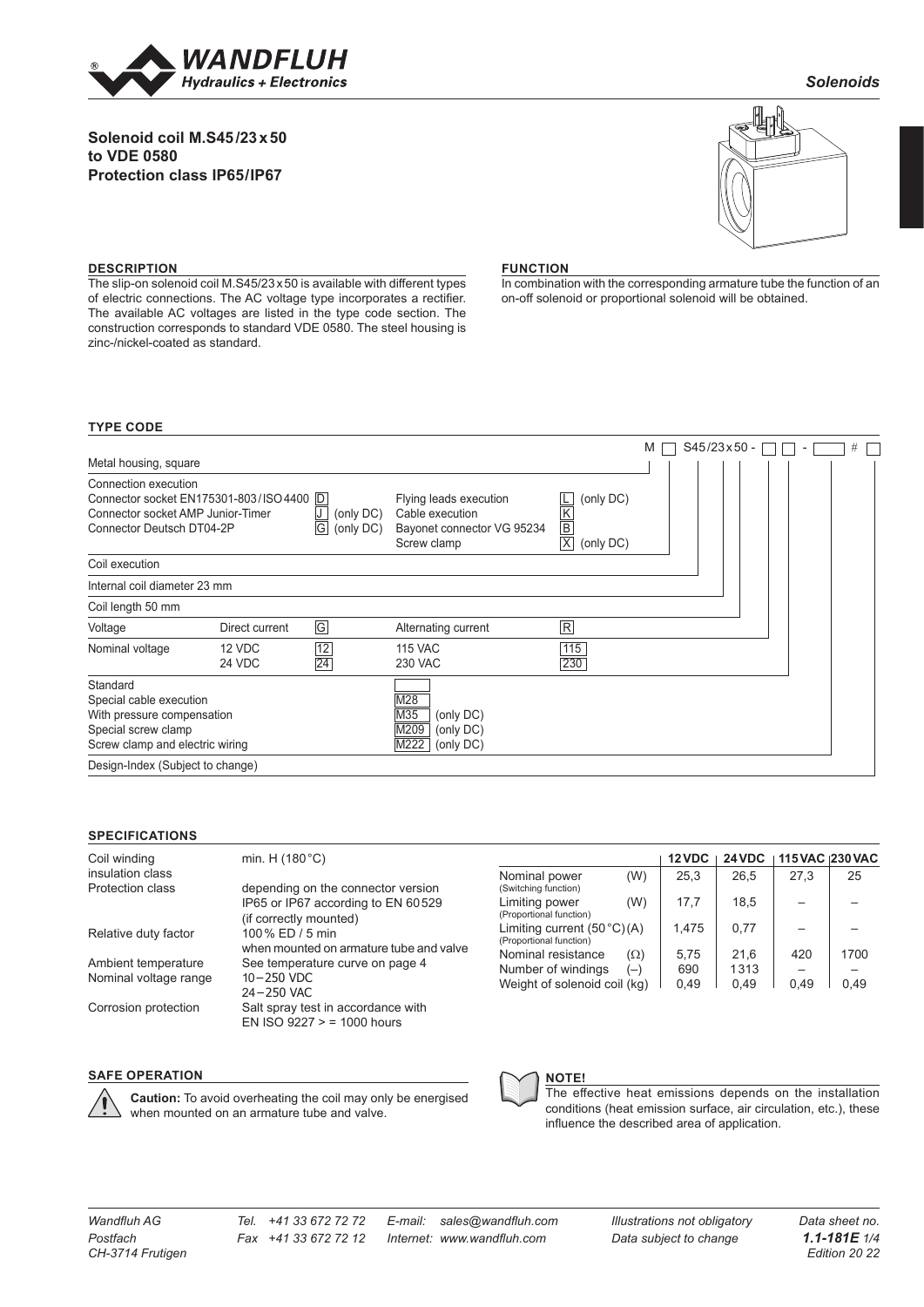

# **TYPE LISTE/DIMENSIONS/GENERAL SPECIFICATIONS** 1 2 3 4 5 6 7 8 9 10 11 12 13 14 56.3



*CH-3714 Frutigen Edition 20 22*

*Postfach Fax +41 33 672 72 12 Internet: www.wandfluh.com Data subject to change 1.1-181E 2/4*

*Wandfluh AG Tel. +41 33 672 72 72 E-mail: sales@wandfluh.com Illustrations not obligatory Data sheet no.*

 $\overline{\phantom{a}}$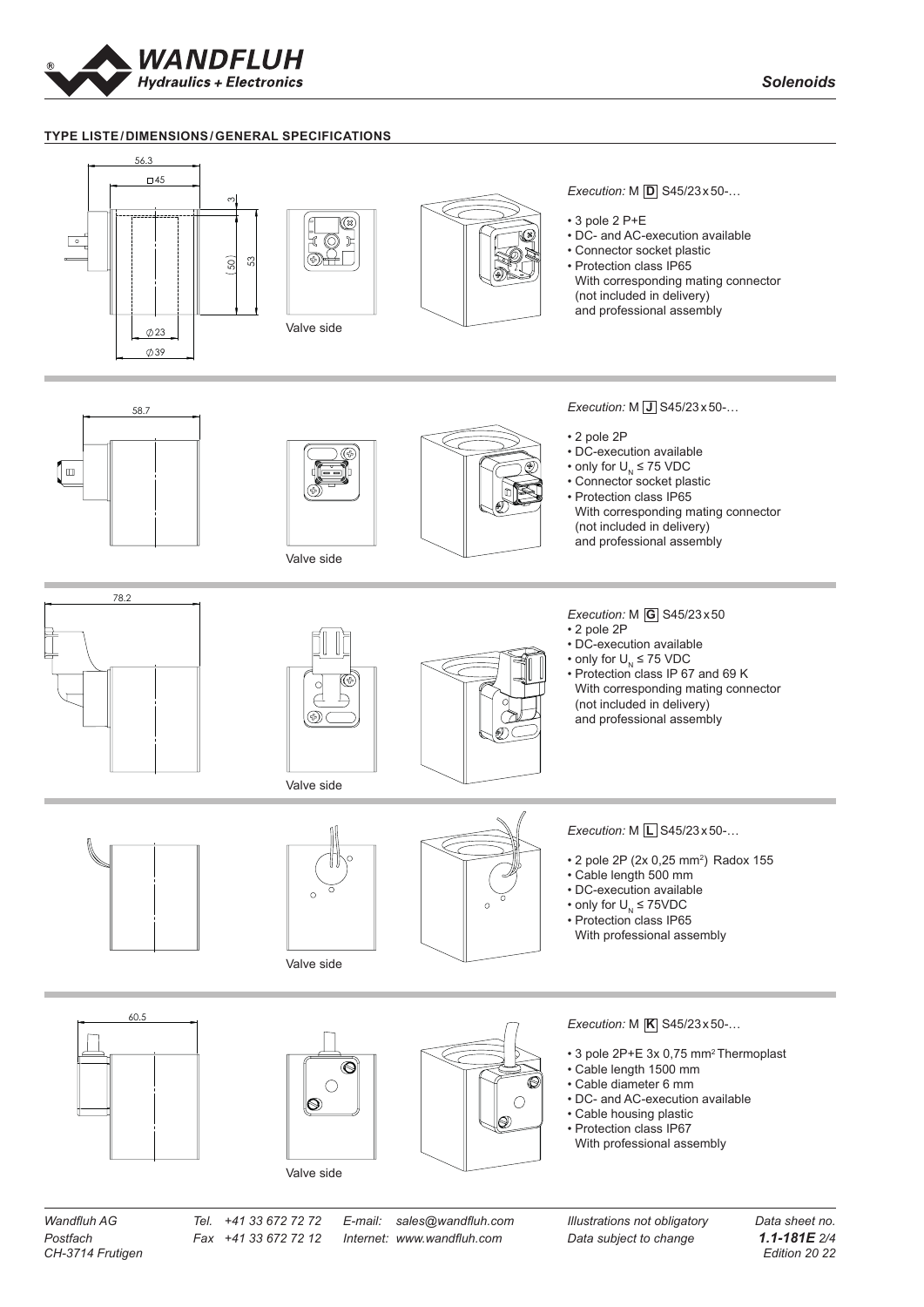



73





# **DC-execution**



*Solenoids*

MXS45/23x50-M209a

MXS45/23x50-M209a

 $M_{\rm NS}$ 

- 3 pole 2P+E 2x 1 mm<sup>2</sup>[E] (acc. to IEC 332)
- Cable length 1500 mm
- DC- and AC-execution available
- Connector housing steel
- Protection class IP67
- With professional assembly

• Plastic rectifier housing, h+10,5 mm

 73 84.3 57.2 84.3



Valve side



**AC-execution**

# *Execution:*  $M$  **B** S45/23 x 50-...

- 3 pole 2P+E
- MiL VG 95234
- DC- and AC-execution available
- Connector housing steel
- Protection class IP67 With corresponding mating connector (not included in delivery) and professional assembly
- Plastic rectifier housing, h+10,5 mm



84.3

84.3





1

57.3

电加工

同

56.3



MDS45/23x50-M35





• 2 pole

- 
- DC-version available up to 28 VDC
- Screw clamp plastic
- Printed circuit board protected with conformal coating





• With pressure equalising bore for underwater applications in oil bath

- Oil tank separated from water by a membrane
- With connection type «D», «L», «X»
- DC-execution available

Attention:

In case of the connection execution «D» only plugs with the additional designation «Z23» must be utilised (not included in the scope of supply of the solenoid)

*CH-3714 Frutigen Edition 20 22*

Valve side

*Postfach Fax +41 33 672 72 12 Internet: www.wandfluh.com Data subject to change 1.1-181E 3/4*

*Wandfluh AG Tel.*  $+41$  33 672 72 *Z E-mail: sales@wandfluh.com Illustrations not obligatory* 

*Execution:* M **X** S45/23x50-… **M209**